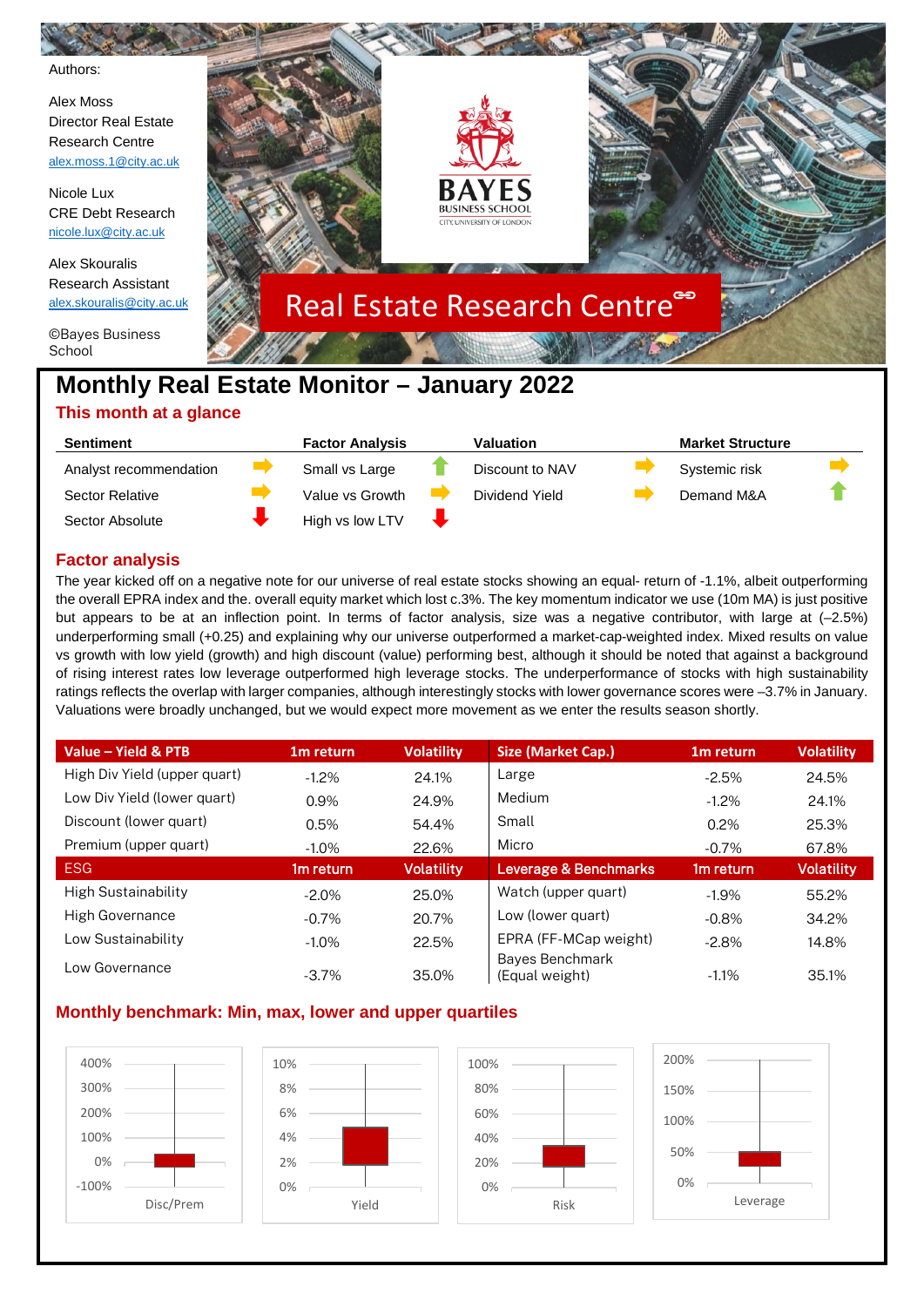# **Equity indicators**

There were marginally more downgrades (27) than upgrades (24),concentrated on the smaller stocks and not related to any specific market or sector change of view. Continuing evidence of public to private and M&A activity in the market, although this is now being balanced with some IPOs, targeting specific niche sectors. Following last year's successful Life Science REIT debut, GCP have announced the intention to float of a CoLiving REIT in the UK. Against a backdrop of full pricing in the favoured sectors the lowly rated retail sector was the best performer aided by a small but noticeable shift in sentiment.

## **Analyst recommendations – Equity tables - upgrades & downgrades**

| Largest upgrades          |                        |                                 |               | <b>Largest downgrades</b> |                        |                       |               |
|---------------------------|------------------------|---------------------------------|---------------|---------------------------|------------------------|-----------------------|---------------|
| <b>Name</b>               | <b>Score</b><br>change | 1 <sub>m</sub><br><b>return</b> | <b>Rating</b> | <b>Name</b>               | <b>Score</b><br>change | 1 <sub>m</sub> return | <b>Rating</b> |
| Sagax AB                  | 2.0                    | $-9.9\%$                        | 3.0           | Corem Property Group      | $-2.0$                 | $-17.7\%$             | 3.0           |
| Solon Eiendom ASA         | 1.0                    | $-0.3%$                         | 5.0           | Altarea                   | $-1.0$                 | $-5.7%$               | 4.0           |
| Echo Polska Properties NV | 0.7                    | $-3.8\%$                        | 3.0           | Fonciere INEA             | $-1.0$                 | 2.6%                  | 4.0           |
| Eurocom Properties NV     | 0.6                    | 12.4%                           | 3.6           | Amasten Fastighets AB     | $-1.0$                 | $-2.3%$               | 3.0           |
| Platzer Fastigheter AB-B  | 0.5                    | $-11.2\%$                       | 4.5           | Ascencio                  | $-0.7$                 | $-0.9\%$              | 3.7           |

Source: Bayes Business School, Bloomberg

## **Subsector analysis**

The new year started with negative performance in most sectors, especially infrastructure and storage saw underperformance.

| <b>Style</b>     | <b>Factor</b>                                               | <b>Yield</b> | <b>LTV</b> | <b>Analyst Opinion</b> | 1m Perf  | <b>Volatility</b> |
|------------------|-------------------------------------------------------------|--------------|------------|------------------------|----------|-------------------|
| $\mathbf{1}$     | Cities                                                      | 1.8%         | 24.3%      | 3.0                    | 1.4%     | 19.8%             |
| $\overline{c}$   | <b>Diverse</b>                                              | 3.9%         | 38.2%      | 1.8                    | $-1.3%$  | 32.5%             |
| 3                | Meds                                                        | 3.7%         | 34.3%      | 4.5                    | $-3.4%$  | 21.6%             |
| 4                | Resi                                                        | 3.5%         | 41.5%      | 2.5                    | $-0.9%$  | 26.9%             |
| 5                | Sheds                                                       | 2.9%         | 39.2%      | 2.9                    | $-5.2\%$ | 97.4%             |
| 6                | Shops                                                       | 4.5%         | 53.1%      | 2.4                    | 3.1%     | 33.6%             |
| 7                | Infra                                                       | 1.6%         | 29.7%      | 3.7                    | $-4.8%$  | 32.7%             |
| 8                | Workspace                                                   | 3.7%         | 34.4%      | 2.2                    | $-1.6%$  | 26.1%             |
| 9                | Storage                                                     | 2.0%         | 23.4%      | 3.8                    | $-7.9\%$ | 23.4%             |
| 10 <sup>10</sup> | Travel                                                      | 1.6%         | 49.0%      | 1.7                    | $-5.3%$  | 28.3%             |
|                  | Bayes Benchmark<br>Course: Dougo Duainese Cahael, Disemberg | 3.7%         | 40.4%      |                        | $-1.1%$  | 35.1%             |

Bayes Business School, Bloomberg

## **Figure 1. Equity indices**



## FTSE EPRA Nareit Europe - Total Return Index

FTSE EPRA Nareit Europe / STOXX 599



Source: Bayes Business School, Thomson Reuters Datastream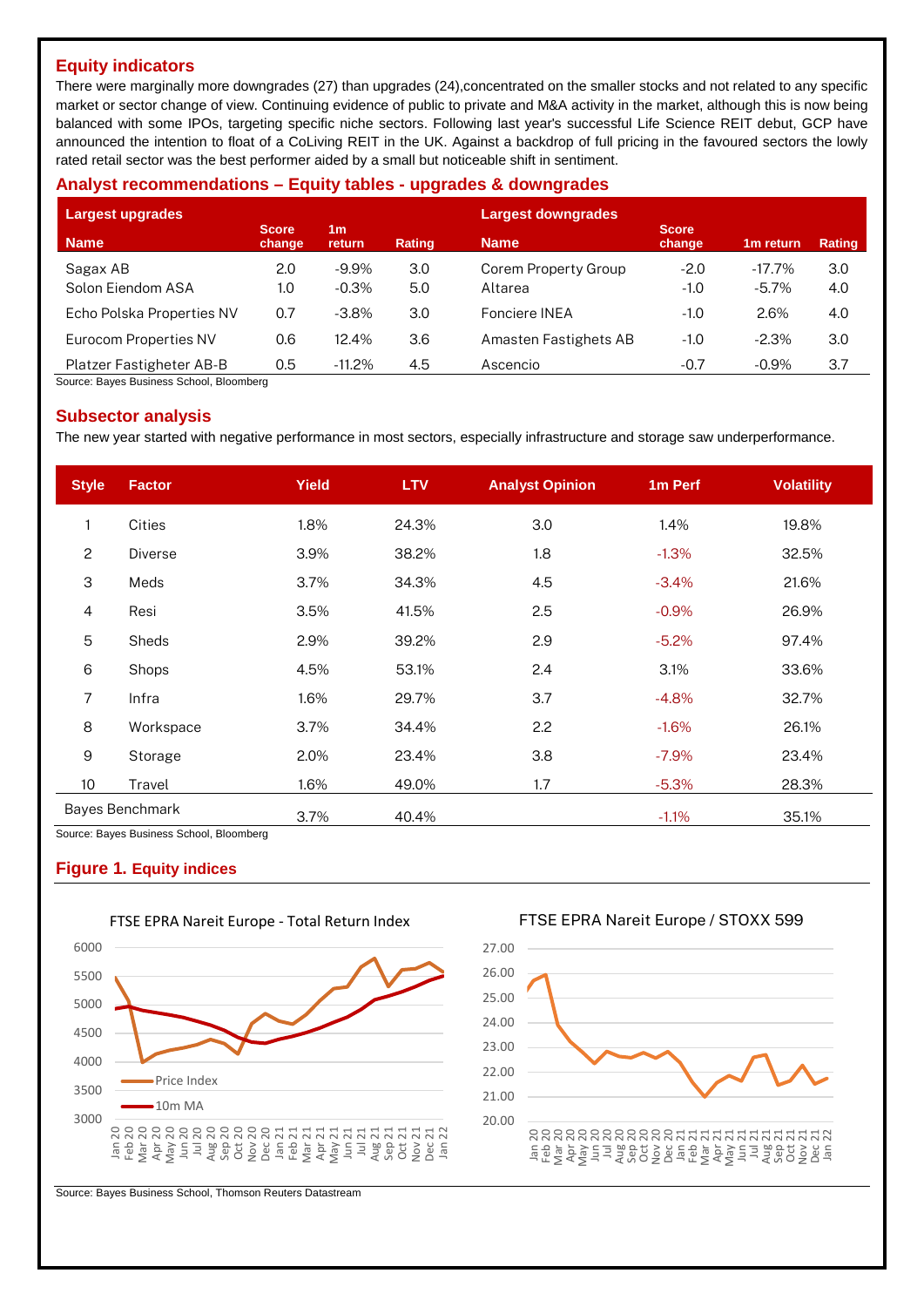## **M&A announcements**

| <b>Announce Date</b> | <b>Target Name</b>                           | <b>Acquirer Name</b>                                                                            | <b>Total Value</b><br>million) | ι€ | <b>Payment</b><br>Type | <b>Deal Status</b> |
|----------------------|----------------------------------------------|-------------------------------------------------------------------------------------------------|--------------------------------|----|------------------------|--------------------|
| 23 December<br>2021  | <b>Healthcare Activos</b><br>Yield Socimi SA | Consortium, CBRE Group Inc. TFL<br>Trustee Co Ltd, Durham County<br><b>Council Pension Fund</b> | 217.32                         |    | Cash                   | Pending            |
| 21 January 2022      | Trastor Real Estate<br>Investment Co         | Piraeus Financial Holdings SA                                                                   | 237.98                         |    | Cash                   | Pending            |
| 21 January 2022      | Trastor Real Estate<br>Investment Co         | Piraeus Financial Holdings SA                                                                   | N/A                            |    | n/a                    | Pending            |
| 31 January 2022      | VIB Vermoegen AG                             | DIC Asset AG                                                                                    | 1408.54                        |    | Cash                   | Proposed           |

Source: Bayes Business School, Bloomberg

## **Debt sentiment**

BUND spreads continued to narrow at the start of the year 2022 and BUND yield ended at -0.03% in January. The AA – BBB yield curves have followed this trend, pushing up possible risk premiums for real estate debt. Issuance for the European bond market was strong in January with €13.8bn of new bonds.

#### **Figure 2. Corporate bond credit curves, IBOXX Euro Non-Financials**









Source: Bayes Business School, Thomson Reuters Datastream

#### Related documents:

*[Bayes Monthly Monitor Methodology](https://www.bayes.city.ac.uk/__data/assets/pdf_file/0006/641157/bayes-market-monitor-methodology-document.pdf) [Bayes CRE Lending Report Year-end 2020](https://estore.city.ac.uk/product-catalogue/publications/publications/the-commercial-real-estate-lending-report-excel-data-package-yearend-2020) [Bayes CRE Lending Report Mid-Year 2021](https://estore.city.ac.uk/product-catalogue/publications/publications/the-commercial-real-estate-lending-report-excel-data-package-midyear-2021)*